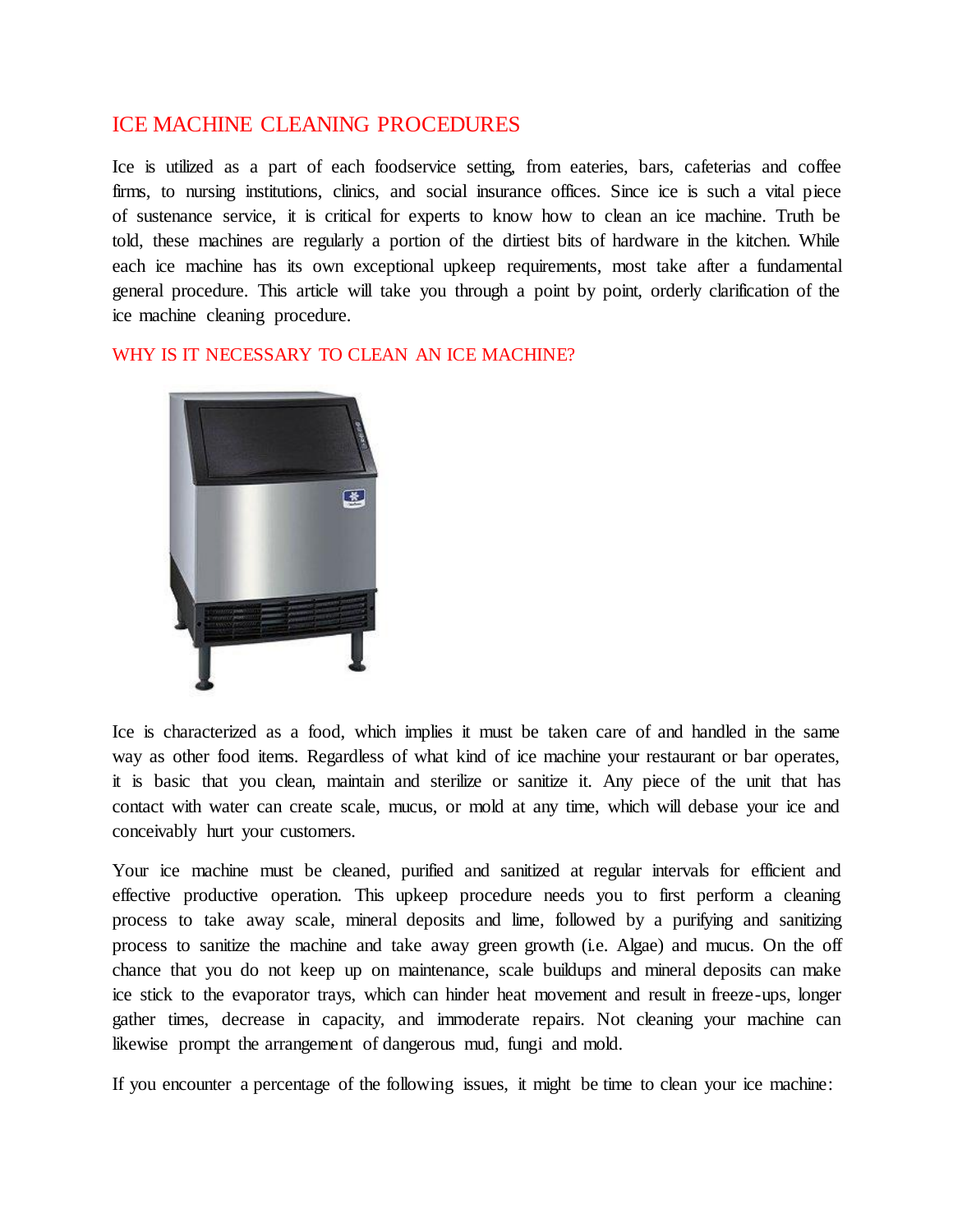- Ice machine does not discharge ice;
- Ice machine does not cycle into harvest mode;
- Ice quality is soft and not clear;
- Ice machine produces incomplete cubes;
- Low ice volume.

Presently, we will get into the correct ice machine cleaning, disinfecting and sanitizing process, however, let us start with a couple of tips and guidelines:



- Your ice machine must be cleaned at regular intervals; either 4 or 6 months;
- If you notice it is obliging more frequent cleaning, disinfecting and sanitizing, consult a qualified service organization to test your company's water quality. Water treatment may be needed;
- Be sure that you follow all the best possible directions and instructions on your ice machine's manual;
- Some producers require a particular or an endorsed cleaner and sanitizer solutions to be utilized with their machines;
- All ice made during the cleaning, purifying and sanitizing process must be disposed of. It is additionally suggested to toss out the first group of ice made after cleaning;
- Do not combine cleaner and sanitizer solutions;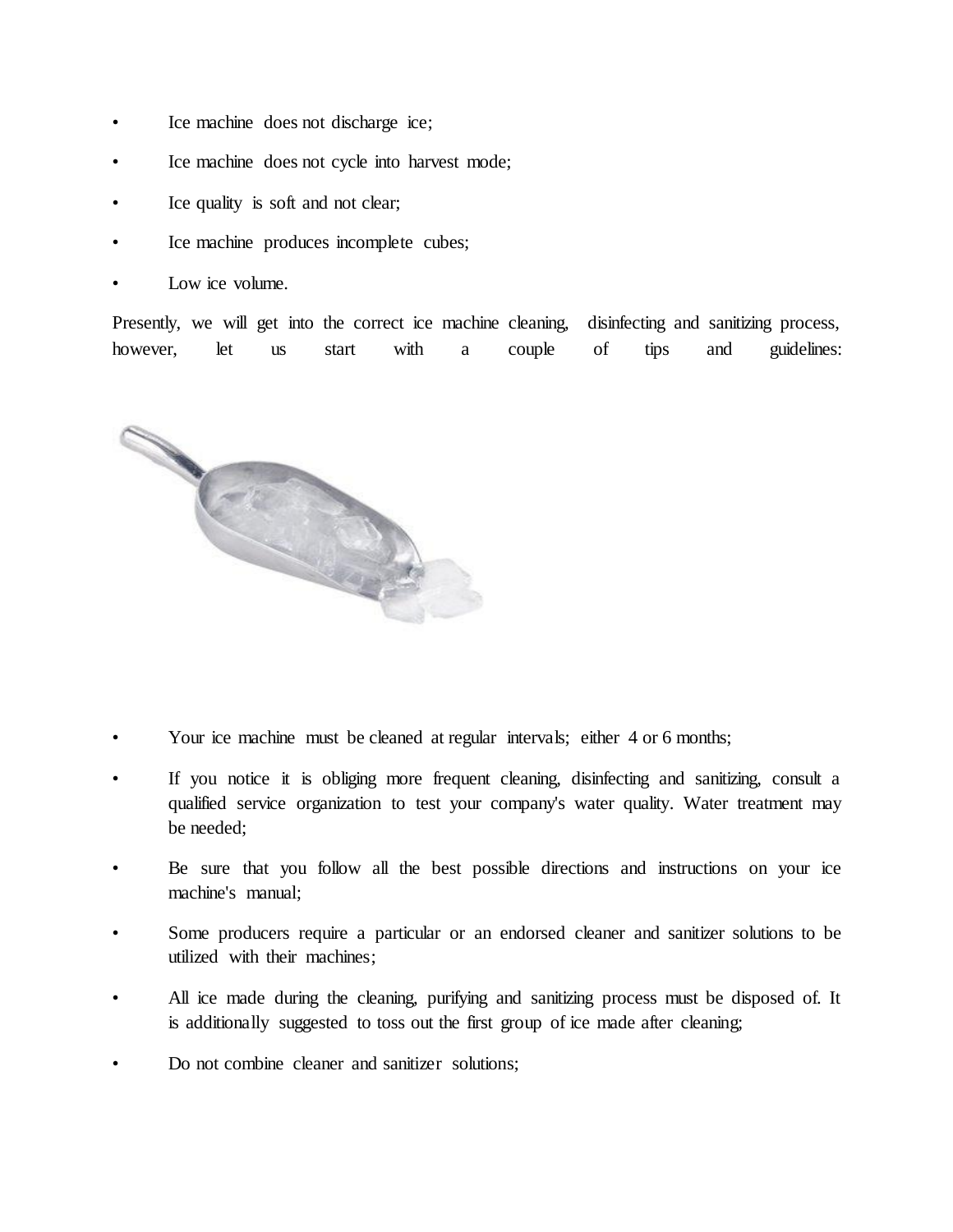- Wear elastic gloves and defensive security glasses when taking care of cleaner and sanitizer solutions;
- Read and follow any guidelines, alerts and cautions recorded on the solution bottles;
- To avoid harm to the water pump, don't leave the power switch in a service position for long duration of time when the water tank is void during cleaning;
- Know your hardware. Nuggets and flakes machines commonly have more moving parts that require extra consideration. Likewise, know your machine's material instructions so that you do not utilize substance that will damage it.

THE MOST EFFECTIVE METHOD TO CLEAN AN ICE MACHINE (Can get at Restaurant Depot)



- 1. Open the front way door to get to the evaporator compartment. All ice must be separated and removed from the evaporator during the cleaning, disinfecting and sanitizing processes.
- 2. Remove all ice from the dispenser or bin. To separate or remove the ice, consider this instruction; press the power switch and allow the ice to totally and completely dissolve.
- 3. Press the "clean" or "wash" switch depending the one labeled on your ice machine. Water will run through the water dump valve and down the drain channel. Wait till the water trough refills and the display shows to apply appropriate substances or chemicals. This ordinarily takes no less than 1 minute. At that point, add the best possible measure of ice machine cleaner on your machine's manual.
- 4. Wait until the cleaning process is finished. This will ordinarily take no less than 25 minutes. After the process is finished, disconnect the power switch of the ice machine and the dispenser.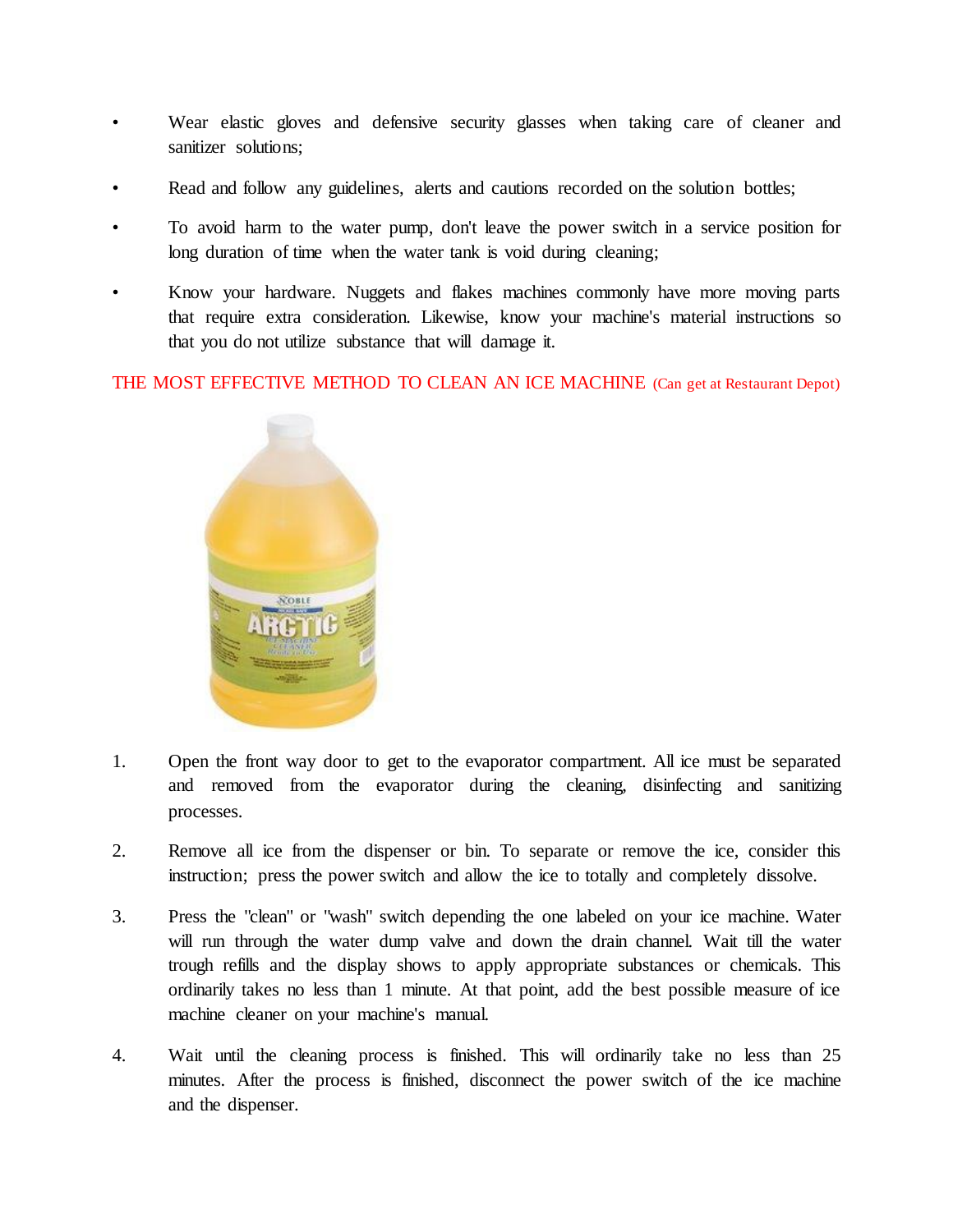- 5. Detach parts for cleaning. For right and safe removal, refer to the instructions on your machine's manual. When all the parts have been detached or removed, proceed to the following step.
- 6. Mix a solution of cleaner and tepid water. Refer to the instructions on your machine's manual for a suitable measure of solutions. The machine's manual should provide an outline that has the right proportion for every product line. General water to cleaner proportion is 1 gallon of water to 16 ounces of cleaner. Contingent upon the measure of mineral deposits, a bigger and higher amount may be needed.
- 7. Use 50% of the water and cleaner blend to clean all segments and parts you have detached. Most solutions will begin to froth once they come in contact with scale, mineral deposits and lime. When the frothing stops, utilize a delicate swarm nylon brush, fabric, or sponge to precisely clean all parts. All parts aside from the ice thickness test can be drenched when intensely scaled. Wash all segments and components with clean water.
- 8. While you sit tight for the parts to drench, utilize the other 50% of the water and cleaner blend to clean all food area surfaces of the ice machine, bin, and dispenser. Utilize a nylon brush or soft material to clean the following ice machine zones: side dividers or walls, base (zone above the trough), evaporator plate parts (top, base, sides) and the bin or dispenser.
- 9. Rinse all zones with clean water, which will help to remove the remaining chemicals from the ice machine to prevent ice from being contaminated

# **THE MOST EFFECTIVE METHOD TO SANITIZE AN ICE MACHINE**

#### **(can get at Restaurant Depot)**

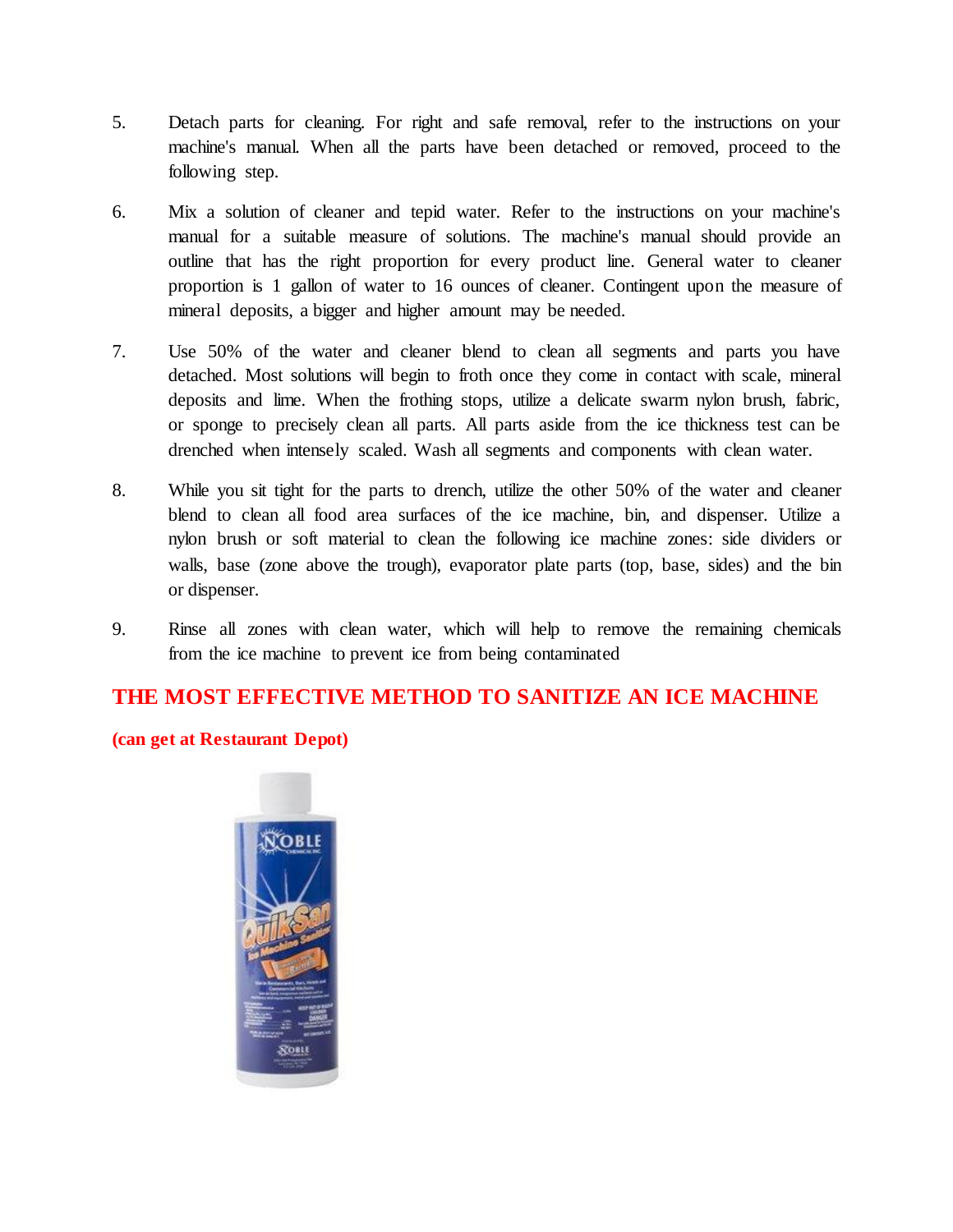- 1. Mix a solution of ice machine sanitizer and tepid water. Refer to the instructions on your machine's manual for a proper measure of solution. General water to cleaner proportion is 3 gallons of water to 2 ounces of sanitizer.
- 2. Use 50% of the water and sanitizer blend to disinfect and sanitize all segments and parts you have removed. You can utilize a spray container to generously apply the solution to all surfaces of the parts removed.
- 3. While you sit tight for the parts to drench, utilize the remaining 50% of the water and sanitizer blend to clean all food area surfaces of the bin, dispenser and ice machine. Utilize a spray bottle to generously apply the solution. At the point when cleaning and sanitizing, consider the following: side dividers or walls, base (range over the trough), evaporator plate parts (top, base, sides), and the bin or dispenser.
- 4. Replace every single part removed. You may need to refer to the instructions on your machine's manual for proper rearranging.
- 5. Wait for 20 minutes. This permits the sanitizer to legitimately sterilize and disinfect.
- 6. Reapply power to the ice machine. Press your machine's "wash" or "clean" switch.
- 7. Wait until the water trough refills and the display shows to apply chemical or any substance. Add the correct measure of sanitizer to the water trough as it is being instructed on the machine's manual.
- 8. Set your machine to automatically begin making ice after the cleaning and sanitizing process is complete. This will ordinarily take no less than 25 minutes.
- 9. Upon completion, it is much prescribed to note two processes which are; harvest process durations and freeze monitoring. Make sure you toss out the first group of ice made after cleaning and disinfecting.

## **OUTSIDE CLEANING**

- 1. Clean the zone around the ice machine as frequently as important. This will keep up cleanliness and effective operation.
- 2. Wipe surfaces down with a wet fabric rinsed in water to remove dirt and dust from the exterior parts of the ice machine. Never utilize a rough cushion or brush.
- 3. If an oily deposit remains, utilize a wet fabric washed in a gentle dish cleanser and water solution. Refer to the instructions on your machine's manual for limitations. Some nickelplated machines oblige nickel-safe solutions. You will never need to utilize chlorinated, citrus-based, or grating cleaners on outside boards and plastic trim.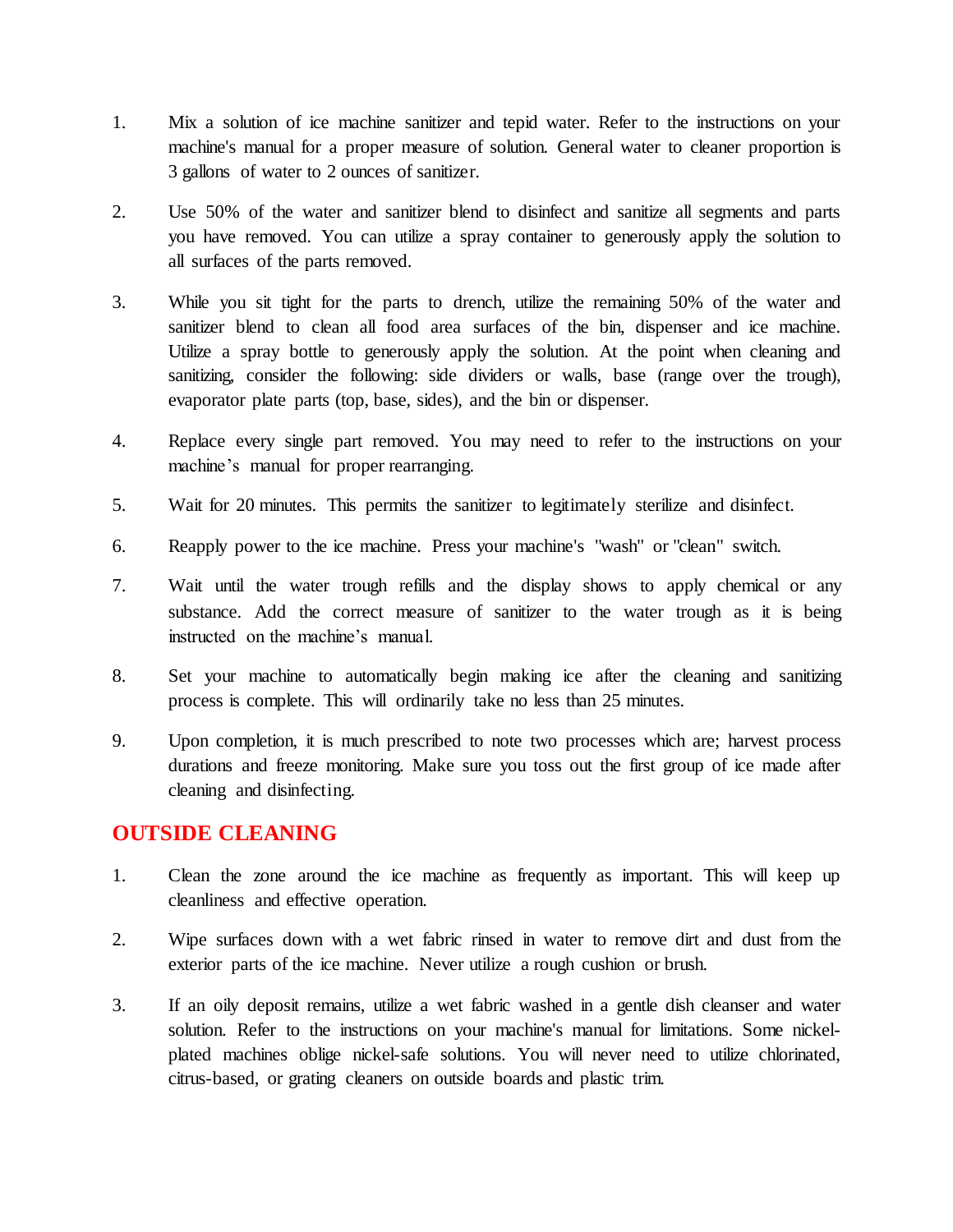# **CLEANING THE CONDENSER AND ITS FILTER**



The launder able filter on an independent and self-contained ice machine is important to trap dust, soil, build up and oil. To clean the filter, just wash it with gentle cleanser and water.

Presently, you can clean the condenser. In the event that this condenser is not washed, air flow will be confined, bringing about high working temperatures, which can reduce your machine's life and lead to decrease in ice creation. Like different parts of your ice machine, this filter must be cleaned at regular intervals.

- 1. Unplug electric power to the ice machine head area and the remote condensing unit. There must be buttons to turn these off.
- 2. Shine a spotlight through the condenser to check for grime between the blades. These blades are sharp, so continue with caution.
- 3. Blow compacted air through the condenser to remove grime or soil. You can likewise wash it with water from the back to front.
- 4. Check again for the remaining grime, soil or dirt. In the event that soil or grime still remains, we suggest that you contact service specialists.

Whether you are utilizing ice for beverage service, bundling it for retail purposes, or topping off plate of salad bars to keep nourishment cooled, it is essential to dependably utilize new, clean and fresh ice. By finishing the cleaning, disinfecting and sanitizing procedures plot above, you will have the capacity to keep up your business ice machine's proficiency, avoid increased energy expenses, and keep safe and clean ice prepared to use. Keep in mind to clean, purify and sanitize your ice machine at regular intervals and